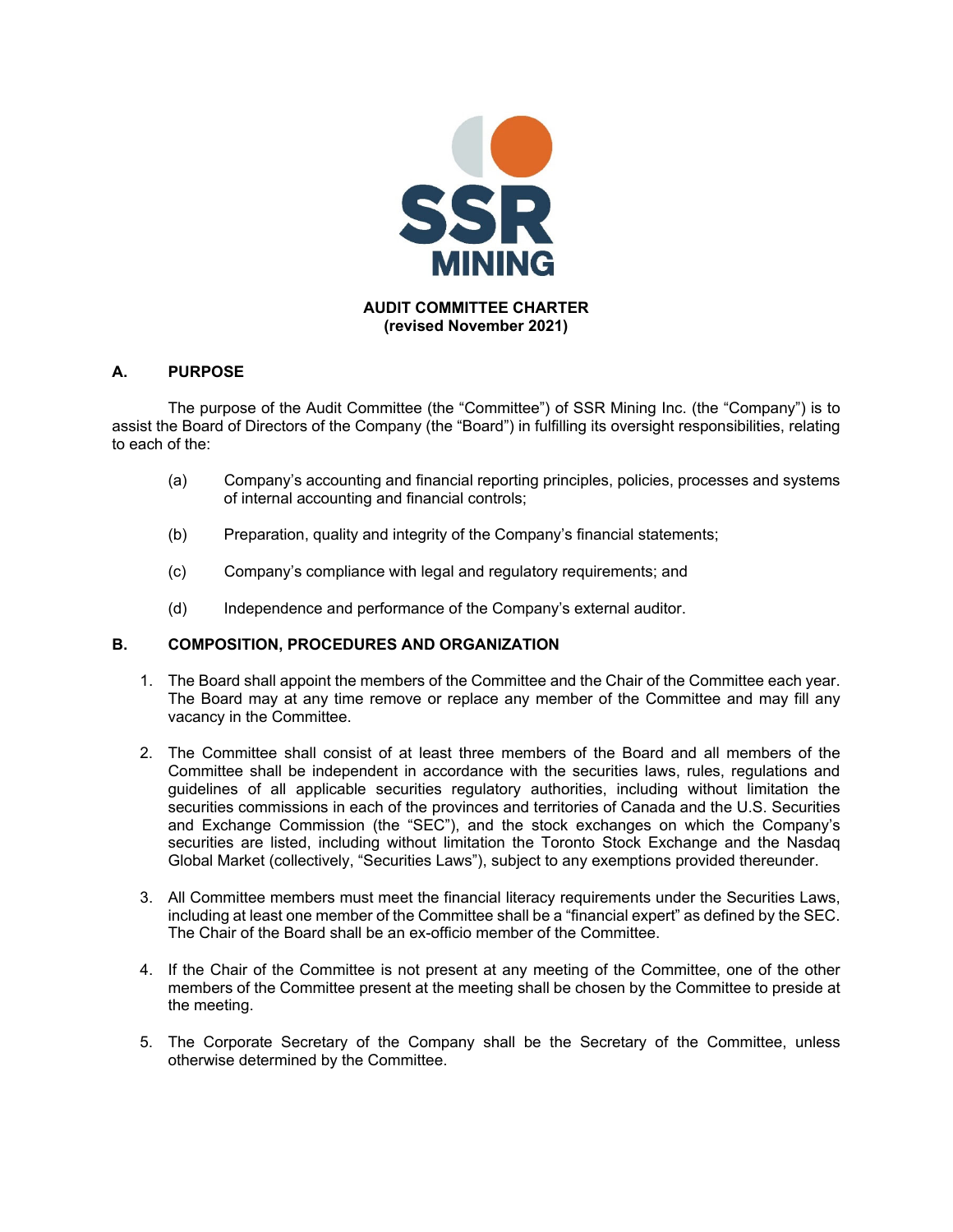- 6. The Committee shall meet at least four times annually on such dates and at such locations as may be determined by the Chair and may also meet at any other time or times on the call of the Chair. The external auditor or any two Directors may request the Chair to call a meeting of the Committee and may attend such meeting or inform the Committee of a specific matter of concern to the external auditor or such Directors, and may participate in such meeting.
- 7. The quorum for meetings shall be a majority of the members of the Committee, present in person or by telephone or other telecommunication device that permits all persons participating in the meeting to speak and to hear each other. The Committee may also act by unanimous written consent of its members.
- 8. Notice of the time and place of every meeting shall be given in writing or by e-mail or facsimile communication to each member of the Committee at least 24 hours prior to the time fixed for such meeting; provided, however, that a member may in any manner waive a notice of a meeting. Attendance of a member at a meeting is a waiver of notice of the meeting, except where a member attends a meeting for the express purpose of objecting to the transaction of any business on the grounds that the meeting is not lawfully called.
- 9. The Chair shall develop and set the Committee's agenda, in consultation with the other members of the Committee, the Board and management, as necessary. The agenda and information concerning the business to be conducted at each Committee meeting shall, to the extent practical, be communicated to the members of the Committee sufficiently in advance of each meeting to permit meaningful review.
- 10. At the invitation of the Chair, one or more officers or employees of the Company may, and if required by the Committee shall, attend a meeting of the Committee. The external auditor shall receive notice of and attend all meetings of the Committee.
- 11. The Committee shall fix its own procedure at meetings, keep records of its proceedings and report to the Board when the Committee may deem appropriate (but not later than the next meeting of the Board).
- 12. The external auditor shall have a direct line of communication to the Committee through the Chair and may bypass management if deemed necessary. The external auditor shall report to the Committee and is ultimately accountable to the Board and the Committee.
- 13. The Committee, through its Chair, may contact directly the external auditor, the internal auditor, if any, and any employee of the Company as it deems necessary.
- 14. In discharging its responsibilities, the Committee shall have full access to all books, records, facilities and personnel of the Company, to the Company's legal counsel and to such other information respecting the Company as it considers necessary or advisable in order to perform its roles and responsibilities.
- 15. The Committee shall annually assess its performance.

# **C. OUTSIDE CONSULTANTS AND ADVISORS**

The Committee, when it considers it necessary or advisable, may retain, at the Company's expense, outside consultants or advisors to assist or advise the Committee independently on any matter within its mandate. The Committee shall have the sole authority to retain and terminate any such consultants or advisors, including sole authority to approve the fees and other retention terms for such persons.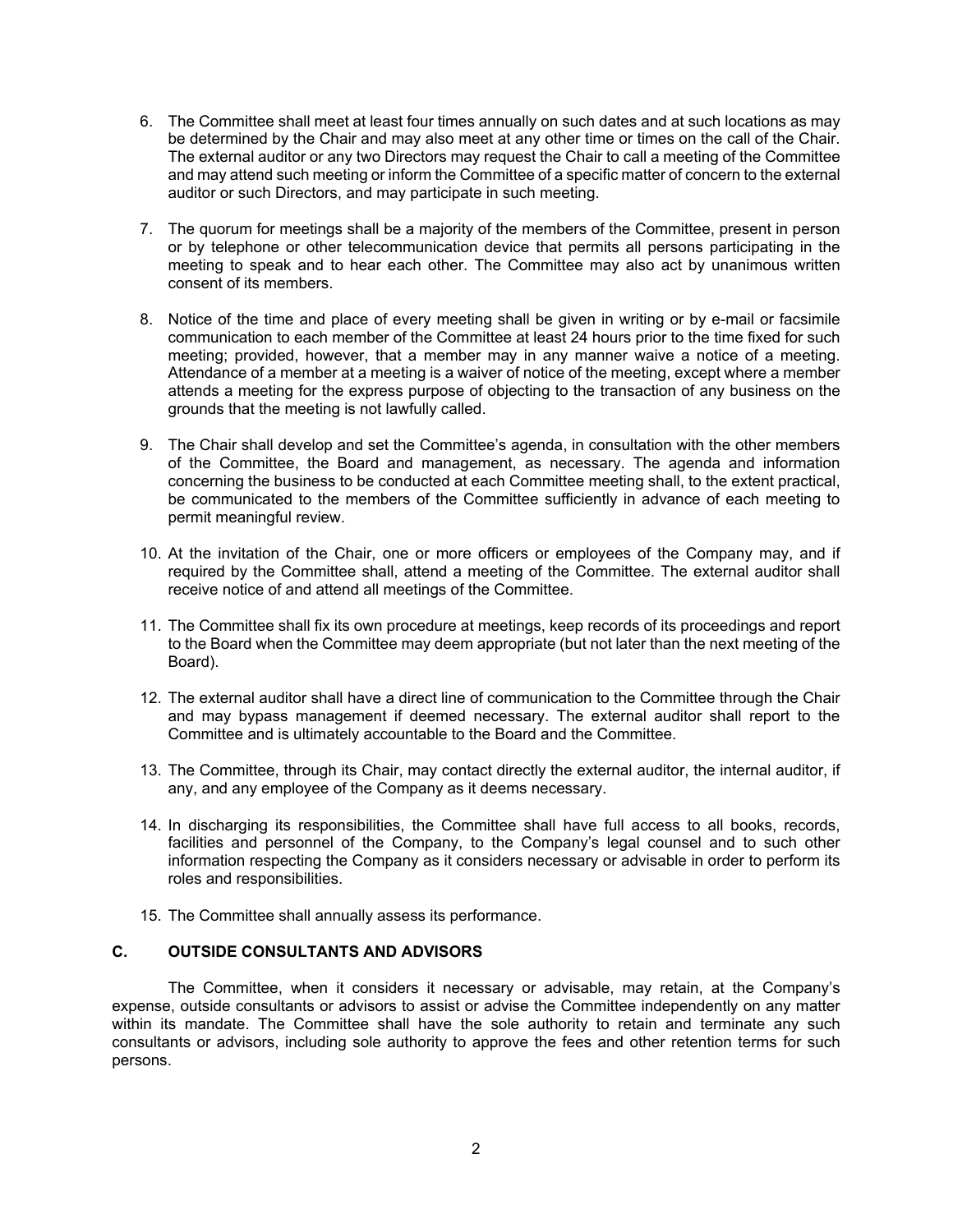### **D. ROLES AND RESPONSIBILITIES**

The following functions shall be the common recurring activities of the Committee in carrying out its responsibilities as outlined in the "Purpose" section of this Charter. These functions should serve as a guide with the understanding that the Committee may carry out additional functions and adopt additional policies and procedures as may be appropriate in light of changing business, legislative, regulatory, legal or other conditions. The Committee shall also carry out any other responsibilities and duties delegated to it by the Board from time to time related to the purposes of the Committee as outlined in the "Purpose" section of this Charter.

The Committee shall carry out the duties set forth below for the Company, major subsidiary undertakings and the group as a whole, as appropriate. The Committee's principal responsibility is one of oversight. The Company's management is responsible for preparing the Company's financial statements and ensuring their accuracy and completeness, and the Company's external auditor is responsible for auditing and/or reviewing those financial statements. In carrying out these oversight responsibilities, the Committee is not required to provide any expert or special assurance as to the Company's financial statements or any professional certification as to the external auditor's work.

### **1. Overall Roles and Responsibilities**

The overall roles and responsibilities of the Committee shall be to:

- (a) assist the Board in the discharge of its responsibilities relating to the quality, acceptability and integrity of the Company's accounting policies and principles, reporting practices and internal controls;
- (b) assist the Board in the discharge of its responsibilities relating to compliance with disclosure requirements under applicable Securities Laws, including approval of the Company's annual and quarterly consolidated financial statements together with the Management's Discussion and Analysis;
- (c) oversee the work of and to establish and maintain a direct line of communication with the Company's external auditor and internal auditor (if any) and assess their performance;
- (d) ensure that the management of the Company has designed, implemented and is maintaining an effective system of internal controls;
- (e) review annually and, as appropriate, recommend to the Board any changes to this Charter; and
- (f) report regularly to the Board on the fulfillment of its roles and responsibilities.

## **2. Public Filings, Policies and Procedures**

The Committee is charged with the responsibility to:

- (a) review and approve:
	- (i) the annual audited financial statements, with the report of the external auditor, including the related notes, Management's Discussion and Analysis and the impact of unusual items and changes in accounting policies and estimates and recommend the same to the Board;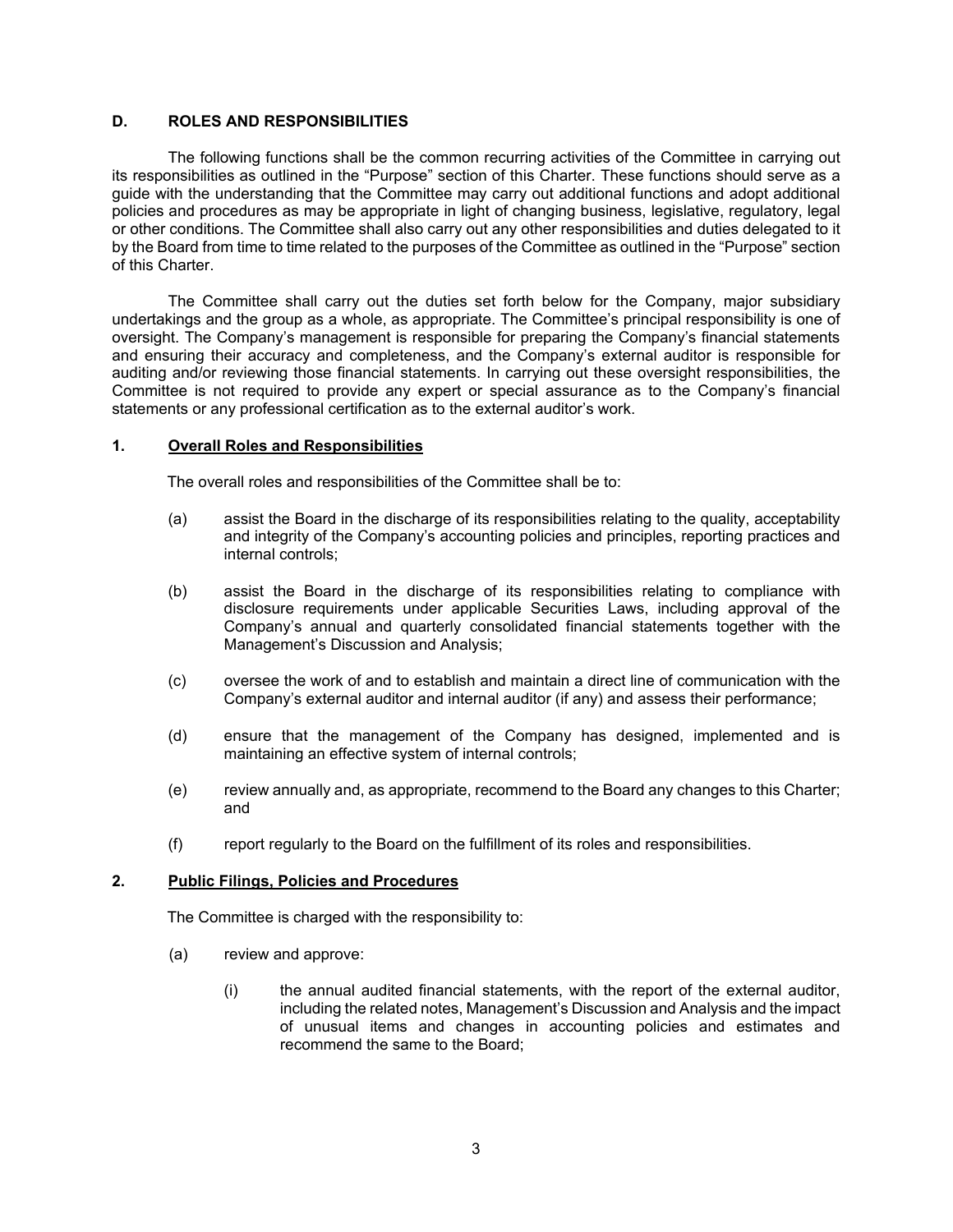- (ii) the interim unaudited financial statements, related notes, Management's Discussion and Analysis and the impact of unusual items and changes in accounting policies and estimates;
- (iii) financial information in earnings press releases;
- (iv) prospectuses;
- (v) financial information in other public reports and public filings; and
- (vi) the report of the Committee required by the rules of the SEC to be included in the annual shareholders meeting materials.
- (b) ensure adequate procedures are in place for the review of the Company's disclosure of financial information extracted or derived from the Company's financial statements and periodically assess the Company's disclosure controls and procedures, and management's evaluation thereof, to ensure that financial information is recorded, processed, summarized and reported within the time periods required by law;
- (c) review disclosures made to the Committee by the Chief Executive Officer and the Chief Financial Officer during their certification process for any statutory documents about any significant deficiencies in the design or operation of internal controls or material weakness therein and any fraud involving management or other employees who have a significant role in internal controls; and
- (d) review with management and the external auditor:
	- (i) significant variances in actual financial results for the applicable period from budgeted or projected results;
	- (ii) any actual or proposed changes in accounting or financial reporting practices;
	- (iii) any significant or unusual events or transactions and the methods used to account for significant or unusual transactions where different approaches are possible;
	- (iv) any actual or potential breaches of debt covenants;
	- (v) the consistency of, and any changes to, accounting policies both on a year to year basis and across the Company;
	- (vi) whether the Company has followed appropriate accounting standards and made appropriate estimates and judgments;
	- (vii) the presentation and impact of significant risks and uncertainties;
	- (viii) the accuracy, completeness and clarity of disclosure in the Company's financial reports and the context in which statements are made;
	- (ix) any tax assessments, changes in tax legislation or any other tax matters that could have a material effect upon the financial position or operating results of the Company and the manner in which such matters have been disclosed in the consolidated financial statements;
	- (x) any legal matters, litigation, claim or other contingency that could have a material effect upon the financial position or operating results of the Company and the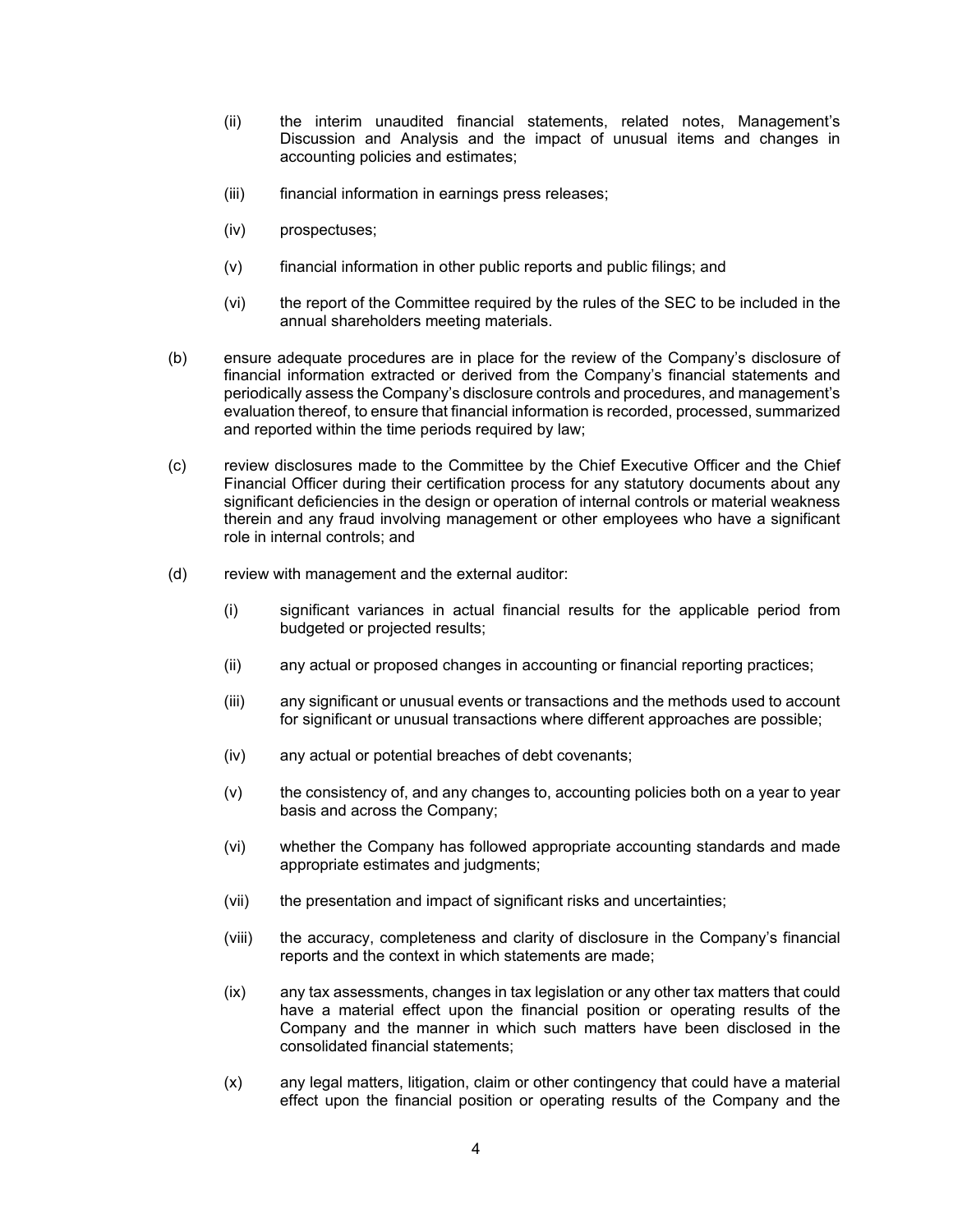manner in which such matters have been disclosed in the consolidated financial statements or the Company's compliance policies;

- (xi) all material information presented in the Management's Discussion and Analysis;
- (xii) material communications between the external auditor and management, such as any management letter or schedule of unadjusted differences;
- (xiii) any fraud, illegal acts, deficiencies in internal controls or other similar issues;
- (xiv) general accounting trends and issues of auditing policy, standards and practices which affect or may affect the Company; and
- (xv) any correspondence with securities regulators or other regulatory or government agencies which raise material issues regarding the Company's financial reporting or accounting policies.

#### **3. Internal Controls, Risk Management and Compliance**

The roles and responsibilities of the Committee as they relate to the Company's internal controls, risk management and compliance are to:

- (a) evaluate whether management is setting the appropriate "control culture" by communicating the importance of internal controls and the management of risk and ensuring that all employees have an understanding of their roles and responsibilities;
- (b) review the adequacy, appropriateness and effectiveness of the Company's policies and business practices which impact on the integrity, financial and otherwise, of the Company, including those relating to internal audit, hedging, insurance, cybersecurity, information services and systems, accounting and financial controls, management reporting and risk management;
- (c) receive an annual report from management on tax issues and planning, including compliance with the Company's source deduction obligations and other remittances under applicable tax or other legislation;
- (d) review any issues between management and the external auditor that could affect the financial reporting or internal controls of the Company;
- (e) periodically review the Company's accounting and auditing policies, practices and procedures and the extent to which recommendations made by the external auditor have been implemented;
- (f) review annually the adequacy and quality of the Company's financial and accounting staffing, including the need for and scope of internal audit reviews (if any);
- (g) review annually with the external auditor any significant matters regarding the Company's internal controls and procedures over financial reporting, including any significant deficiencies or material weaknesses in their design or operation, that have come to their attention during the conduct of their annual audit, and review whether internal control recommendations made by the external auditor have been implemented by management;
- (h) receive report from management on the identification, assessment and management of new material financial risks in the Company's risk register and report to the Board in respect thereof;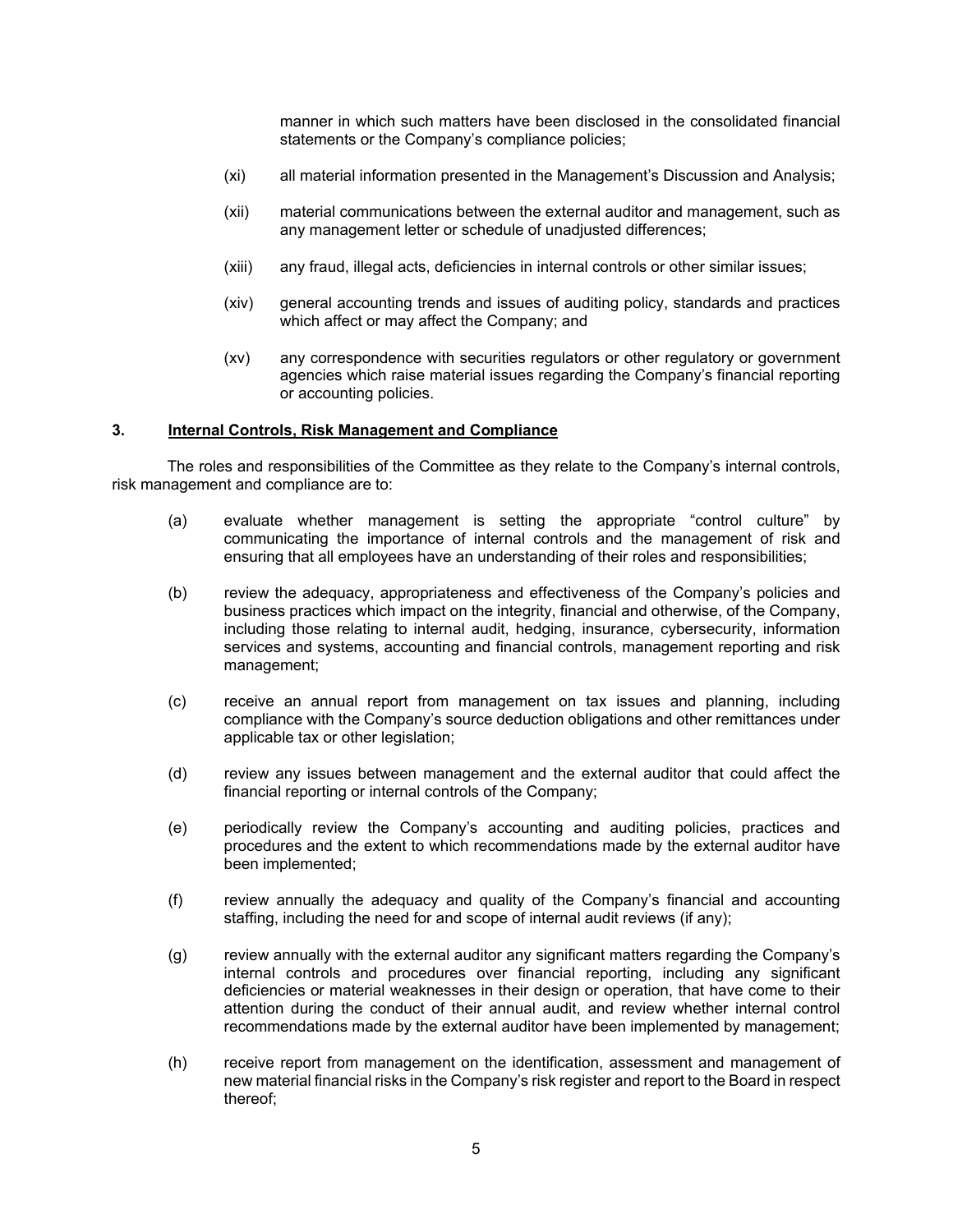- (i) establish procedures for:
	- (i) the receipt, retention and treatment of complaints received by the Company regarding accounting, internal controls, or auditing matters; and
	- (ii) the confidential, anonymous submission by employees of the Company of concerns regarding questionable accounting or auditing matters,

and review any such complaints and concerns received and the investigation and resolution thereof, including without limitation the review of all complaints and concerns of any nature under the Whistleblower Policy; and

(j) review and approve related party transactions.

## **4. External Auditor**

The roles and responsibilities of the Committee as they relate to the external auditor shall be to:

- (a) consider and make recommendations to be put to shareholders for approval at the annual meeting of shareholders, in relation to the appointment, re-appointment or removal of the Company's external auditor;
- (b) oversee the selection process for a new external auditor if required, and if an external auditor resigns the Committee shall investigate the issues leading to such resignation and decide whether any action is required;
- (c) oversee the relationship with the external auditor, including without limitation to:
	- (i) approve the engagement of the external auditor for interim reviews and the remuneration for the audit and interim reviews and to assess whether fees for audit or non-audit services are appropriate to enable an adequate audit to be conducted;
	- (ii) review the terms of engagement for the external auditor and review any engagement letter issued at the start of each audit and the scope of the audit and review and discuss with the external auditor the results of the annual audit examination and accompanying management letters, all critical auditing matters proposed to be included in the external auditor's annual audit report and the results of external auditor's procedures with respect to interim periods;
	- (iii) review and discuss reports from the external auditor on (a) all critical accounting policies and practices used by the Company, (b) alternative accounting treatments within GAAP related to material items that have been discussed with management, including the ramifications of the use of the alternative treatments and the treatment preferred by the external auditor, and (c) other material written communications between the external auditor and management;
	- (iv) assess annually the independence and objectivity of the external auditor taking into account relevant professional and regulatory requirements and the relationship with the external auditor as a whole, including the provision of any nonaudit services, which assessment shall include receipt of a report from the external auditor delineating all relationships between the external auditor and the Company;
	- (v) assess annually the qualifications, expertise and resources of the external auditor and the effectiveness of the audit process, which shall include a report from the external auditor on its own internal quality procedures;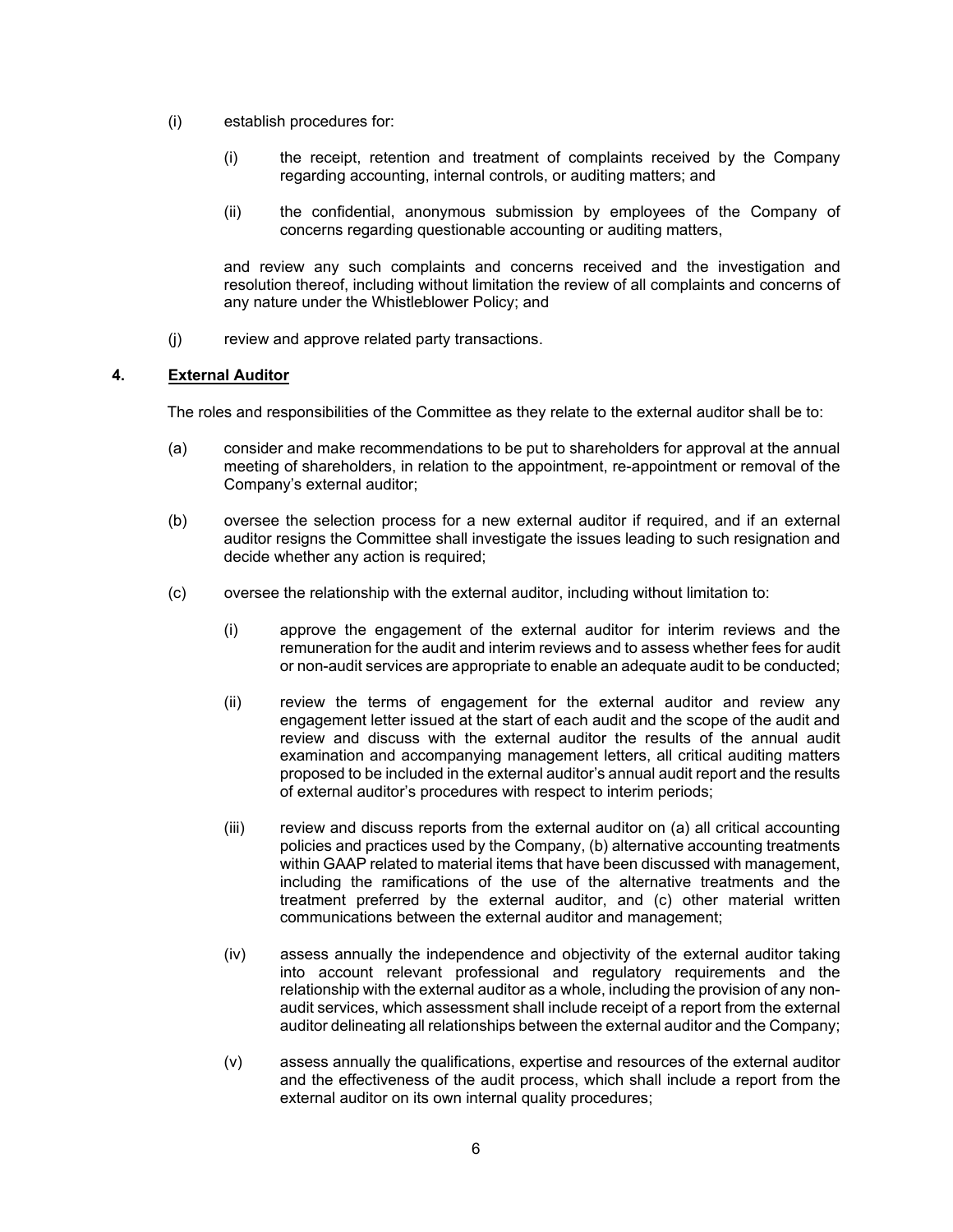- (vi) review annually with the external auditor its internal quality-control procedures, any material issues raised by the most recent internal quality-control review, peer review, or by any inspection, inquiry, or investigation by governmental or professional authorities, within the preceding five years, respecting one or more audits carried out by the external auditor, and any steps taken to deal with any such issue;
- (vii) satisfy itself that there are no relationships (such as family, employment, investment, financial or business) between the external auditor and the Company (other than in the ordinary course of business);
- (viii) review and approve the Company's hiring policies regarding partners, employees and former partners and employees of the present and any former external auditor of the Company; and
- (ix) monitor the external auditor's compliance with relevant ethical and professional guidance on the rotation of audit partners, the level of fees paid by the Company compared to the overall fee income of the firm, office and partner and other related requirements; and
- (d) review with the external auditor, upon completion of the audit and interim reviews:
	- (i) contents of the report;
	- (ii) scope and quality of the audit work performed;
	- (iii) adequacy of the Company's financial and auditing personnel;
	- (iv) co-operation received from the Company's personnel during the audit;
	- (v) internal resources used;
	- (vi) significant transactions outside of the normal business of the Company;
	- (vii) significant proposed adjustments and recommendations for improving internal accounting controls, accounting principles and management systems;
	- (viii) the quality, acceptability and integrity of the Company's accounting policies and principles;
	- (ix) the non-audit services provided by the external auditor;
	- (x) the effect of regulatory and accounting initiatives as well as off-balance sheet structures on the Company's financial statements;
	- (xi) the management letter and management's response to the external auditor's findings and recommendations;

and report to the Board in respect of the foregoing and on such other matters as they consider necessary;

(e) implement structures and procedures to ensure that the Committee meets with the external auditor on a regular basis in the absence of management in order to discuss the reasonableness of the financial reporting process, system of internal controls, significant comments and recommendations, management's performance, and any difficulties